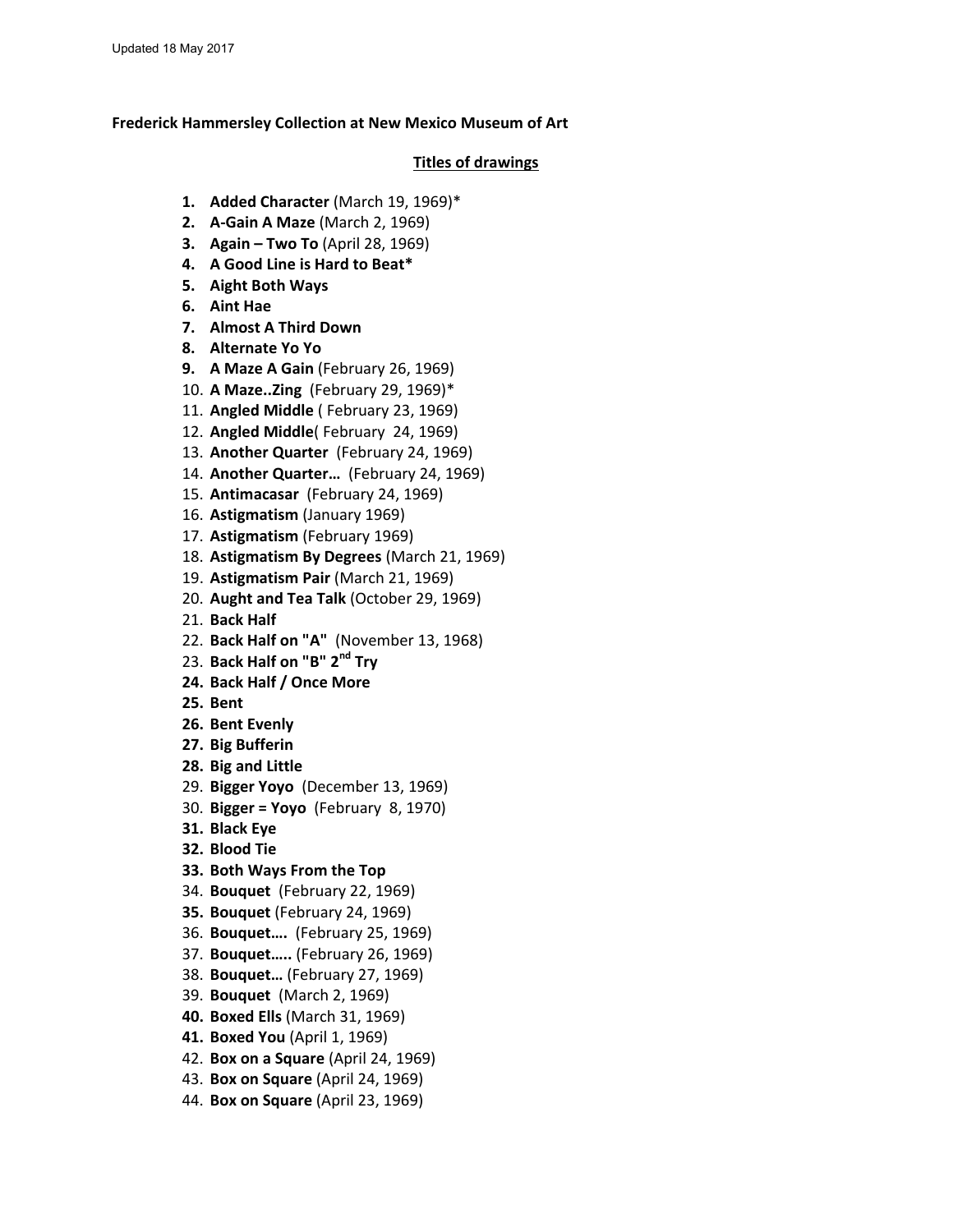- 45. **Box on the Square** (April 23, 1969)
- **46. Bracket One**
- **47. Bracket One (1)**
- **48. Bracket Two**
- **49. Bracket Two (1)**
- **50. Bracket Three**
- **51. Bracket Three (1)**
- **52. Bracket Four**
- **53. Bracket Four (1)\***
- **54. Buckboard** (January 25, 1969)
- **55. Buff and D You**
- 56. **Bufferin** (February 15, 1969)
- 57. **Bufferin Buffer** (February 23, 1969**)**
- 58. **Bufferin Buffer** (February 24, 1969**)**
- 59. **Bufferin Equals** (February 26, 1969)
- 60. **Bufferin 5 Ways** (March 10, 1969)
- 61. **Bufferin Five Ways** (March 19, 1969)\*
- 62. **Bufferin/5 Ways** (March 20, 1969)

**63. Bufferin…Full Dose**

- **64. Bufferin…Quartered**
- 65. **Bufferin Teed** (February 25, 1969)\*
- 66. **Bugle** (November 4, 1968)\*
- 67. **Bull & Very Other Gee** (April 24, 1969)
- 68. **Bully For Me** (April 20, 1969)
- 69. **Busy Ends** (February 24, 1969)
- 70. **Busy on the Ends** (March 8, 1969)
- **71. Busy You**
- 72. **By the Numbers** (Feb 1969)
- 73. **By the Numbers/Again** (November 15, 1968)
- **74. Cancel Is to Add**
- 75. **Capital** (April 28, 1969)
- 76. **Capitol 1** (April 28, 1969)
- 77. **Capitol 2** (April 28, 1969)
- 78. **Capitol 3** (April 28, 1969
- 79. **Catholic** (Feb 1969)
- 80. **Catholic…2** (February 1969)
- 81. **Catholic…3** (February 2, 1969)
- 82. **Catholic…4** (February 5, 1969)
- 83. **Center Bright** (November 4, 1968)\*
- 84. **Center Stage** (February 15, 1969)
- **85. Center Stage**
- **86. Character Reference…2**
- **87. Character Reference…3**
- **88. Character Reference…4**
- **89. Character Reference…5**
- 90. **Checkerd Career** (March 21, 1970)
- 91. **Checkered Career** (April 14 1970)
- **92. Chinese Box Dash** (April 20, 1969)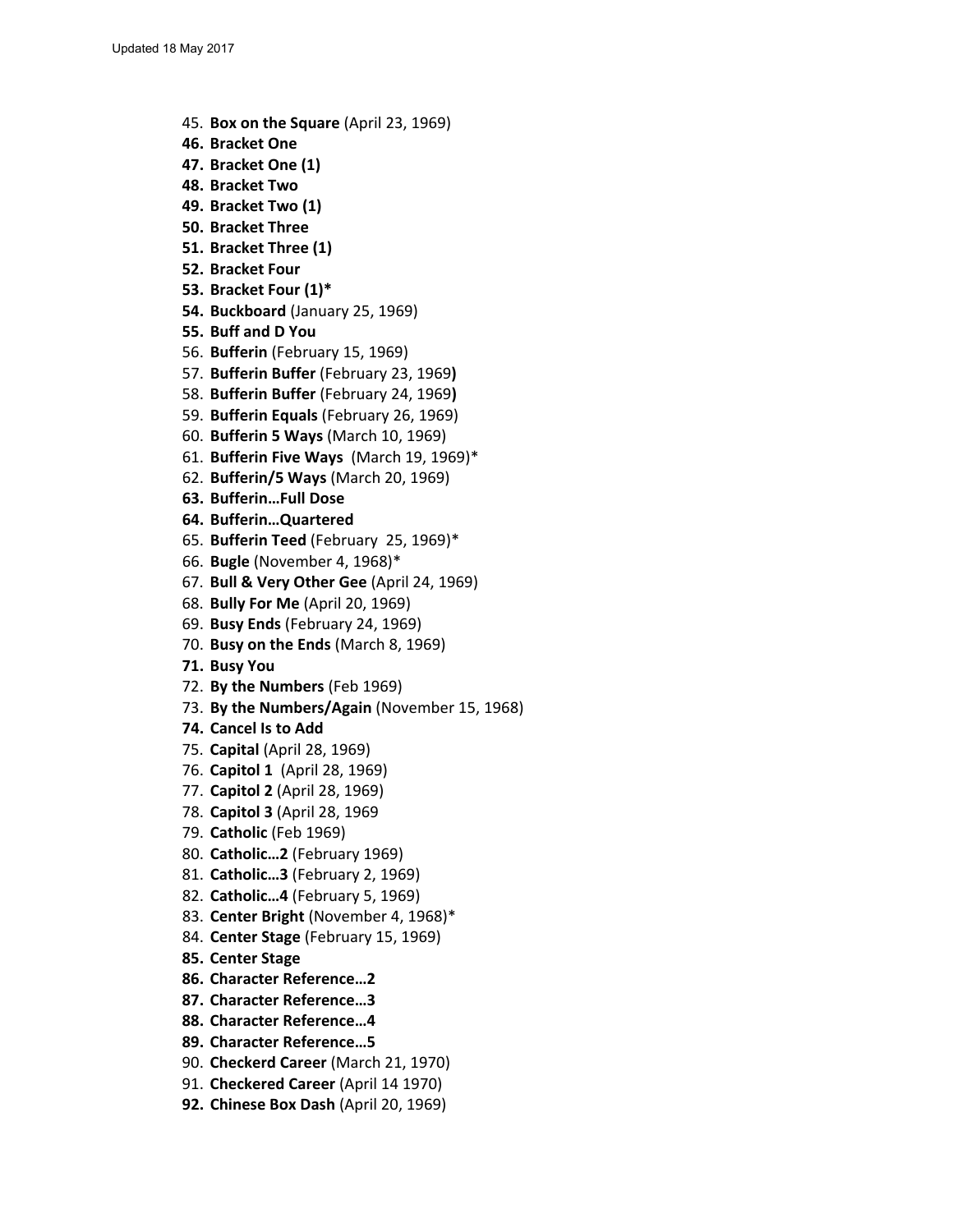- **93. Chinese Boxed Bands** (April 24, 1969)
- **94. Chinese Boxes** (April 20, 1969)\*
- **95. Chinese Boxes** (March 20, 1969)
- **96. Chinese Box in Ell** (April 21, 1969)
- **97. Chinese Box with Dash** (April 21, 1969)
- **98. Chinese Box with Dash** (April 20, 1969)
- **99. Chinese Box + Vee** (April 23, 1969)\*
- 100. **Chinese Dime** (February 23, 1969)
- 101. **Chinese Dime** (February 24, 1969)
- 102. **Chinese Dime** (February 25, 1969)
- 103. **Chinese Dime** (February 26, 1969)
- 104. **Chinese Dime** (March 2, 1969)
- 105. **Chinese Tee** (April 19, 1969)
- 106. **Chinese Tee** (April 1, 1969)
- 107. **Chinese Vee 7** (March 31, 1969)
- **108. Clairol** (November 8, 1969)\*
- **109. Clairol =**
- **110. Clairol 2**
- **111. Clearly Up Tight** (October 10, 1969)\*
- **112. Clearly Up Tight** (October 13, 1969)
- **113. Clearly Up Tightn**
- **114. Closer is Farther Apart**
- 115. **Co‐Ed** (February 24, 1969)
- 116. **Co‐Ed** (March 8, 1969)
- 117. **Co** Ed (March 18, 1969)
- 118. **Co\* Ed** (March 21, 1969)
- 119. **Co. Ed** (March 30, 1969)\*
- 120. **Come and Go** (May 11, 1970)
- 121. **Coming and Going** (December 13, 1969)
- 122. **Constant Tea Talk** (November 15, 1969)
- 123. **Constant T Talk**
- **124. Cookie Cuttr** (October 18, 1969) **\***
- **125. Cookie Cutter and U** (October 22, 1969)
- 126. **Couple** (May 1, 1969)\*
- 127. **Croquet** (March 8, 1969)
- **128. Cross Your T's**
- **129. Cushion Shot** (March 10, 1969)
- **130. Dash About** (October 18, 1969)
- **131. Dash Accent Every Third** (March 8, 1969)
- **132. Dash In and Out** (April 24, 1969)
- 133. **Dashing Myopic Li‐Yun** (March 2, 1969)
- 134. **Dash Up and Down** (November 8, 1969)
- 135. **Dash Up Tight** (March 25, 1969)
- 136. **Deep Breath** (November 10, 1969)
- 137. **Dick's Curve** (March 30, 1969)
- **138. Did You Feel That** (October 29, 1969)
- **139. Did You Feel That?**
- **140. Dimension X**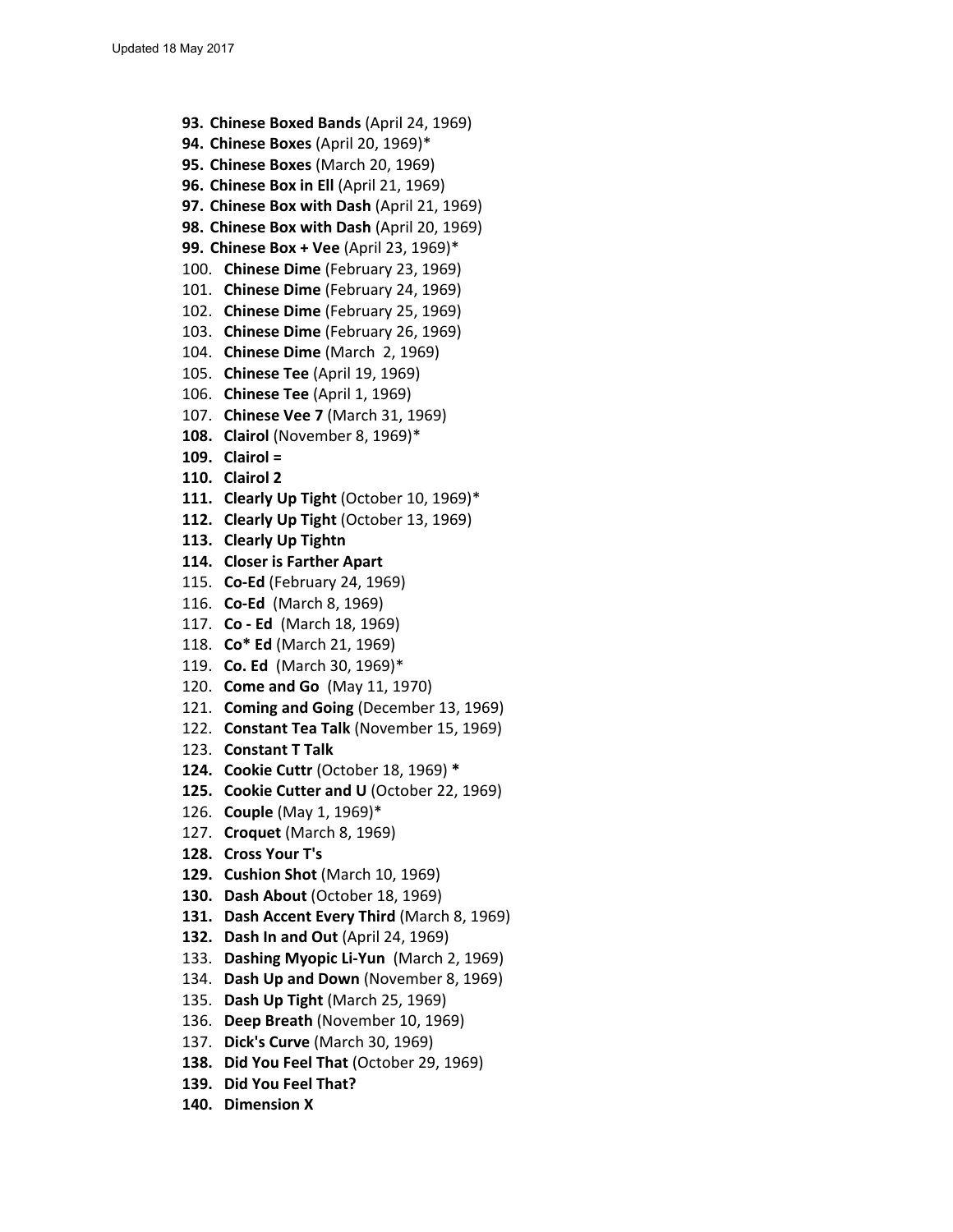- **141. Diplomat** (February 26, 1969)
- **142. Disguise**
- **143. Disguised Middle**
- 144. **Doilie** (February 23, 1969)
- 145. **Doilie** (February 24, 1969)
- 146. **Double Up**
- 147. **Double You Spotted** (November 7, 1968)\*
- 148. **Double Yo Yo** (February 8 1969)
- **149. Double Yo Yo..2** (February 8, 1969)
- **150. Double Yo Yo..3** (February 9, 1969)
- 151. **Double Yo Yo..4** (February 9, 1969)
- 152. **Double Yo Yo..5** (February 9, 1969)
- 153. **Do You Grow Around?** (March 5, 1969)
- 154. **Do You Zee** (March 15, 1969)\*
- 155. **Do You Zee** (March 10, 1969)
- **156. Each Their Ups and Downs**
- 157. **Egg** (March 9, 1969)
- 158. **Either Way it Grows** (February 12, 1969)
- **159. Either Way it Grows… A Jiggle**
- **160. Either Way it Grows…A Long Jiggle\***
- **161. Eleven Coming Out** (October 11, 1969)
- **162. El in Narrow Out Narrow** (April 21, 1969)\*
- **163. End Game**
- **164. Ended Ex** (November 7, 1968)
- 165. **Enough Is Plenty** ‐‐ (March 8, 1969)\*
- 166. **Enough Is Plenty** = (March 9, 1969)
- 167. **Equal Oh (**November 5, 1967)\*
- **168. Equal to Many**
- **169. Equal Zero** (November 5, 1967)\*
- **170. Even Can Be Odd** (November 11, 1969)
- 171. **Even Can Be Odd** (December 9, 1969)
- 172. **Even Uneven** (February 5 , 1969)
- 173. **Every Other** (March 21, 1970)
- 174. **Every 7 Flar Out** (October 13, 1969)
- 175. **Every Third One** (March 3, 1969)
- **176. Fact and Fancy**
- **177. Family**
- **178. Family Portrait**
- **179. Family Reunion**
- **180. Family Reunion…1** (February 1969)
- **181. Family Reunion…2** (February 1969)
- **182. Family Reunion…3\*** (February 2, 1969)
- 183. **Family Tree…1** (February 1969)
- 184. **Family Tree…2** (February 2, 1969)\*
- **185. Family Tree…3\***(February 5, 1969)
- 186. **Fancy Yo Yo** (February 2, 1970)
- 187. **Fancy Yo Yo** (March 2, 1969)
- 188. **Fat Plus**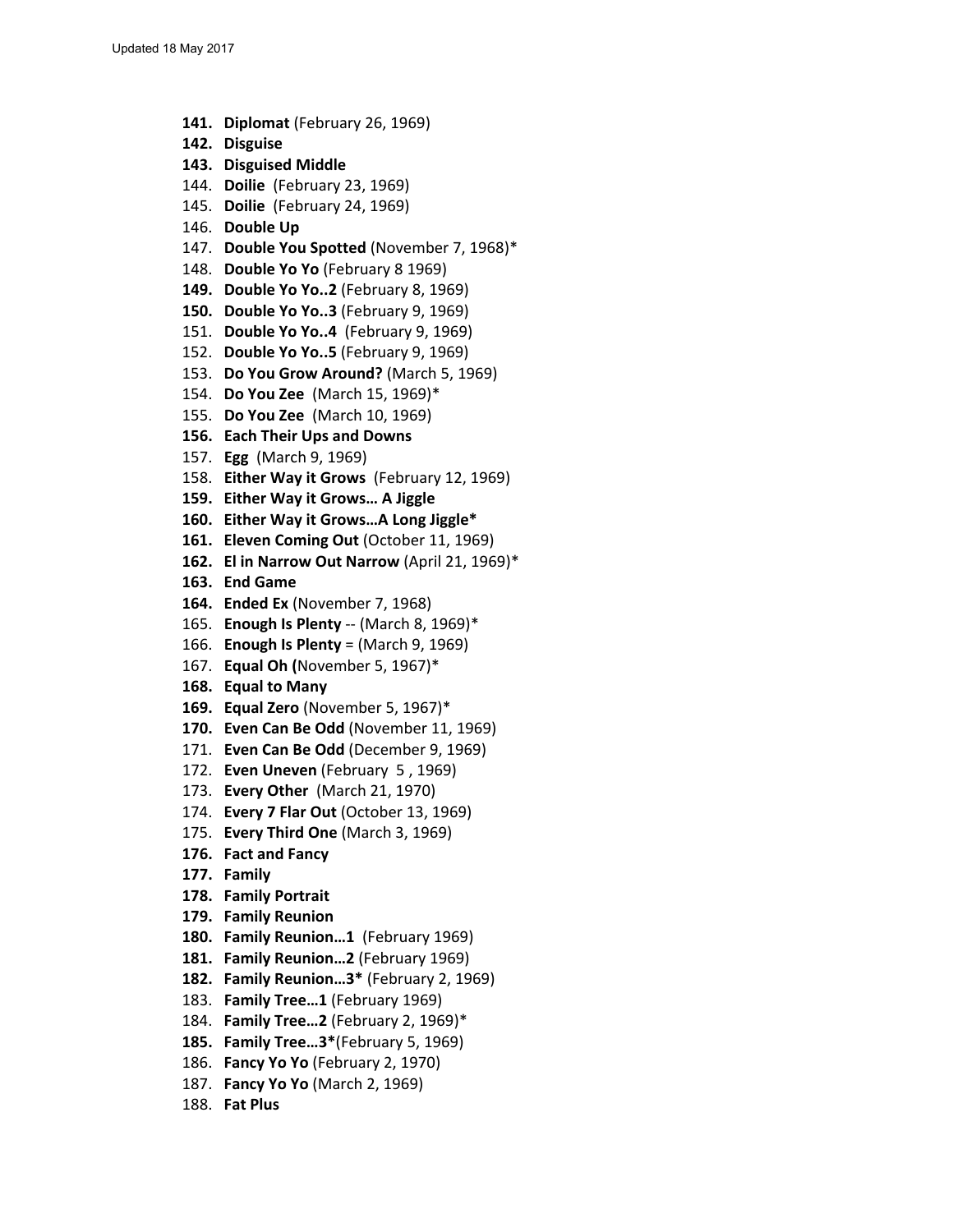- 189. **5 Bufferin and D You** (March 21, 1969)
- 190. **5 Lines On Breathing** (October 10, 1969)
- 191. **5 Lines Ouy for Flar**
- 192. **Five Times Tea** (September 8, 1969)
- 193. **Five Times Tea** (October 9, 1969)\*
- 194. **Flar From Perfect\***
- 195. **Focus** (March 26, 1969)
- 196. **For Four** (February 12, 1969)
- 197. **Four in Four**
- **198. Fours**
- **199. Four Groups of Four**
- **200. Four Within Four**
- 201. **Freshman** (March 30, 1969)
- **202. From A to Z With Me I**
- **203. Full Cast With Bit Players**
- **204. Full Head\***
- 205. **Gargle** (March 21, 1970)
- 206. **Gay Jay** (March 3, 1969)
- 207. **Geed Prism** (April 24, 1969)\*
- 208. **Gee Every Other Chinese** (April 24, 1969)
- 209. **Gee You In and Out** (April 23, 1969)
- 210. **Gee Whiz** (December 17 , 1969)
- 211. **Gently Does it Again** (December 17, 1969)\*
- 212. **½ of Chinese Boxes** (April 21, 1969)
- 213. **Half of Seems** (March 21, 1969)
- 214. **Half The Family**
- **215. Half There** (March 10, 1969)\*
- **216. Hardly Seems Aunt** (February 2, 1970)
- **217. Head Cold**
- **218. Heavy Arrows**
- **219. Heavy Tea** (November 5, 1967)
- **220. Hiccup Added** (December 17, 1969)
- 221. **Hiccup in Waves** (April 7, 1970)\*
- **222. High and Low**
- **223. Hod**
- 224. **Hope Is Partly Blind** (March 8, 1969)
- 225. **Hope Is Partly Blind,** (March 13, 1969)
- 226. **Hope Is Partly Blind** (February 22, 1969)
- 227. **Hope Is Partly Blind** (February 24, 1969)
- 228. **Hot Cross Bun** (March 13, 1969)
- **229. I Is Spotted\***
- **230. In Half (1)**
- **231. In Narrow Out** (April 19, 1969)
- **232. In Narrow Out** (April 20, 1969)
- 233. **Inside** (March 8, 1969)
- 234. **Inside is Outside** (March 23, 1969)
- **235. Inside Out**
- 236. **It Figures** (February 1969)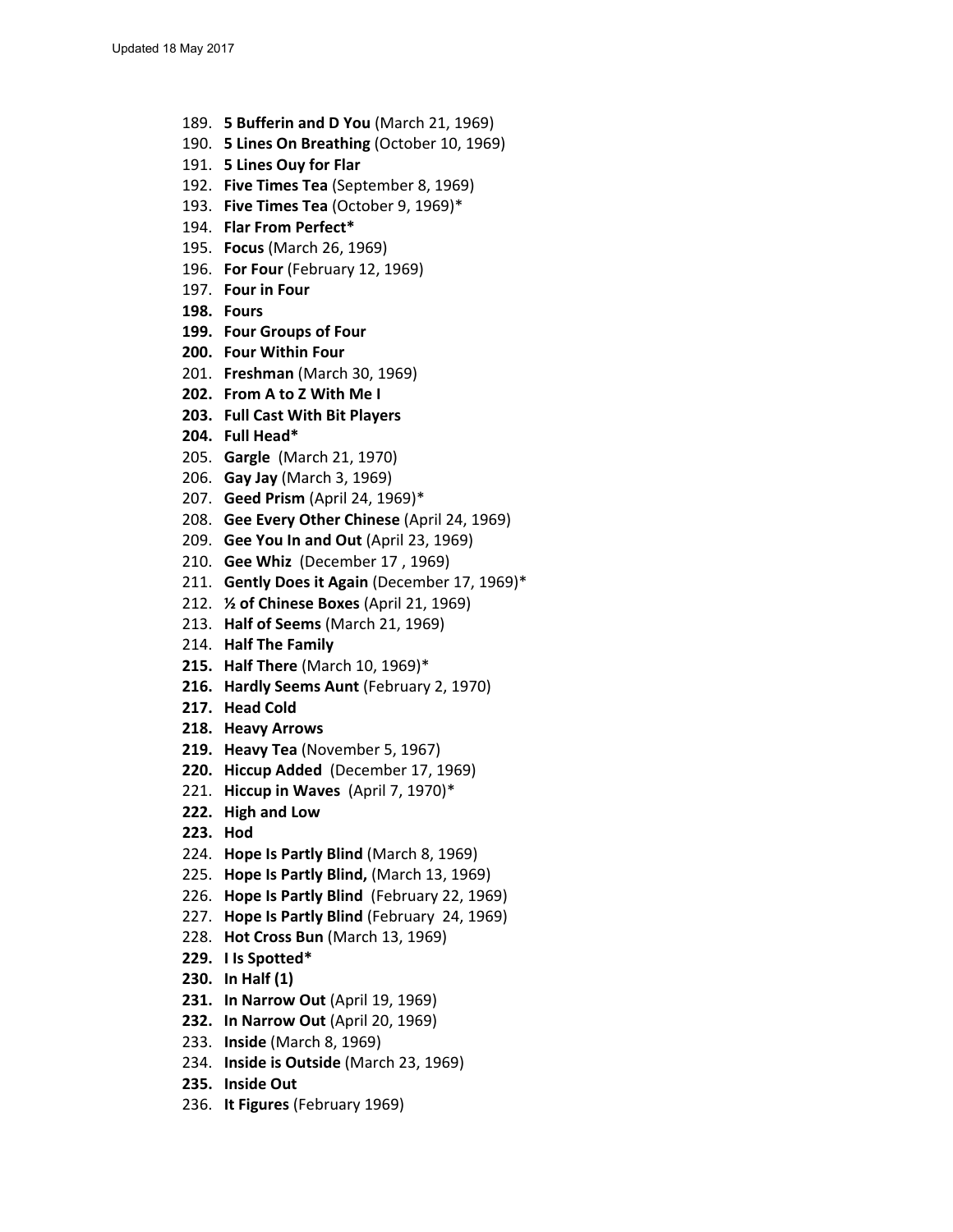- 237. **It Figures** (November 13, 1968)
- 238. **It's Ell** (April 24, 1969)
- **239. It's Still Breathing** (October 9, 1969)\*
- **240. It Takes A Moment** (March 31, 1969)
- **241. It Takes A Moment** (March 27, 1969)
- 242. **Jello Mold** (February 15, 1969)
- 243. **Jelly Center and You** (March 18, 1969)
- 244. **Jelly Center, Plain** (March 13, 1969)
- 245. **Jelly Center/ Plain** (March 15, 1969)
- 246. **Jelly Center ‐ Plain** (March 18, 1969)
- 247. **Jelly Centers** (March 13, 1969)
- 248. **Jelly Centers** (March 16, 1969)
- 249. **…Jelly Centers..** (March 9, 1969)
- 250. **= Jelly Centers =** (March 15, 1969)
- 251. **Jelly Centers Plain** (March 10, 1969)
- 252. **Jelly Center – Two** (March 25, 1969)
- 253. **Jelly Center 2 You** (March 23, 1969)
- **254. Jiggle**
- **255. Ju Ju Balls** (March 5, 1969)
- **256. Ju Ju Balls** (March 2, 1969)
- 257. **Ju Ju Between** (March 8, 1969)\*
- 258. **Just Two To** (May 1, 1969)\*
- 259. **Last Quarter** (February 22, 1969)
- **260. Letters Are a Bridge**
- **261. Letters By the Numbers**
- 262. **Linescape** (February 9, 1969)
- 263. **Linescape…1** (February 9, 1969)
- 264. **Linescape…2** (February 9, 1969)
- 265. **Low Blow**
- 266. **Lower Left** (November 5, 1967)\*
- 267. **Lulu** (June 4, 1969)\*
- 268. **Marshmellow By Degrees** (March 27, 1969)
- 269. **Maze Up Tight** (March 27, 1969)\*
- 270. **Merry Go** (March 10, 1969)
- 271. **Middled "H"** (February 22, 1969**)**
- 272. **Middled Aight** (November 7, 1968)\*
- 273. **Missed One** (November 5, 1968)\*
- 274. **Moving Still** (February 10, 1970)
- 275. **Musical Chairs** (October 11, 1969)
- 276. **Mutt and Jeff** (November 5, 1967)
- 277. **Myopic** (February 22, 1969)
- 278. **Myopic (**February 26, 1969**)\***
- 279. **Narrow In and Out** (April 23, 1969)
- **280. Narrow In Narrow Out** (March 31, 1969)
- **281. Narrow Mind By Degrees** (March 23, 1969)
- **282. Narrow Minded Pair** (March 23, 1969)
- 283. **Narrow Point of View** (March 2, 1969)\*
- **284. Narrow Up and Down**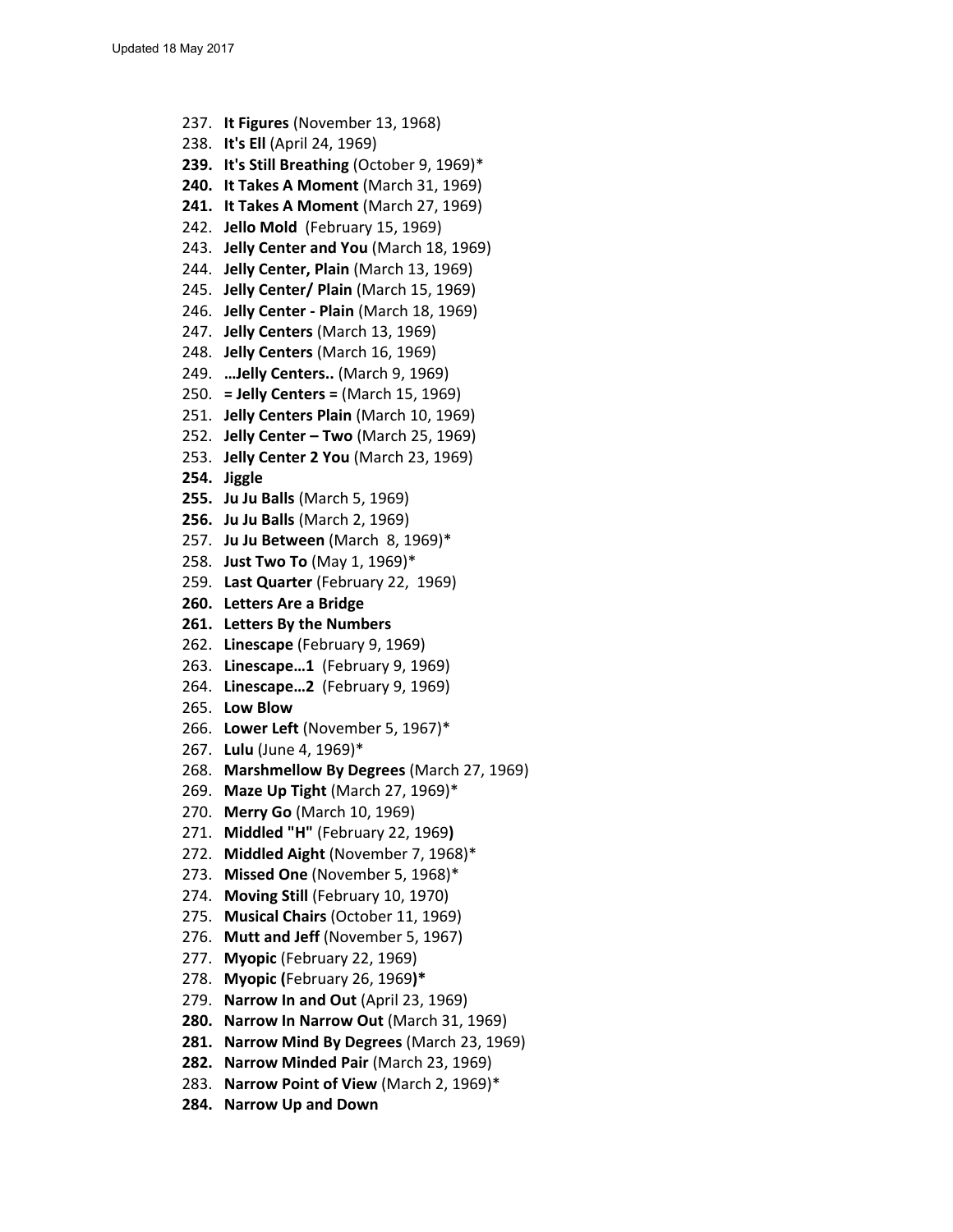- **285. Nest** (March 31, 1969)
- **286. Nest** (April 19, 1969)
- **287. Nest and U** (April 1, 1969)
- **288. Nose Gay**
- 289. **Nose Gay On You** (March 3, 1969)\*
- 290. **Not Far From U** (October 22, 1969)
- 291. **Not Flar From U** (October 29, 1969)\*
- **292. Now You See It Now You Don't**
- **293. Numbered Balls** (March 8, 1969)
- 294. **Oblique Yo Yo** (March 3, 1969)
- 295. **Odd and Even**
- 296. **Oh Oh**
- **297. Oh…You**
- **298. On A Spot**
- **299. One Never Knows** (December 13, 1969)
- **300. One Plain On – Two** (March 20, 1969)\*
- **301. One Plain on 2** (March 21, 1969)
- **302. On Screen Door** (May 1, 1969)
- **303. Open Square**
- **304. Out of Breath** (October 21, 1969)
- 305. **Oval Eye** (February 22, 1969)
- 306. **Over All**
- 307. **Paired Three's** (February 8, 1969)
- 308. **Pairs of 7 Up** (March 20, 1969)
- **309. Peg**
- **310. Pegs Can Be Round Too** (April 19, 1969)\*
- **311. Plain Posy** (March 4 or 5, 1969)
- 312. **Plenty Catholic** (February 1969)
- 313. **Plenty Catholic..1** (February 1969)
- 314. **Plenty Catholic…2** (February 2, 1969)
- 315. **Plenty Catholic…3** (February 5, 1969)
- 316. **Plenty is Plenty** (March 3, 1969)
- 317. **Plenty Is Plenty** (March 5, 1969)
- 318. **Plenty of You and 7** (March 8, 1969)
- 319. **Pogo Stick and U** (March 21, 1970)
- 320. **Point of View** (February 26, 1969)
- **321. Polka Dot**
- **322. Polka On Grid**
- **323. Prism\***
- 324. **Pudding** (February 23, 1969)
- 325. **Richard's Curve** (April 1, 1969)
- 326. **Ring Around You** (March 23, 1969)
- **327. Round Out**
- **328. Round Peg\***
- 329. **Ring Around You** (March 23, 1969)
- 330. **Rotisserie** (March 8, 1969)
- 331. **Rotisserie** (Feb 27, 1969)\*
- 332. **Round Out…** (February 27, 1969)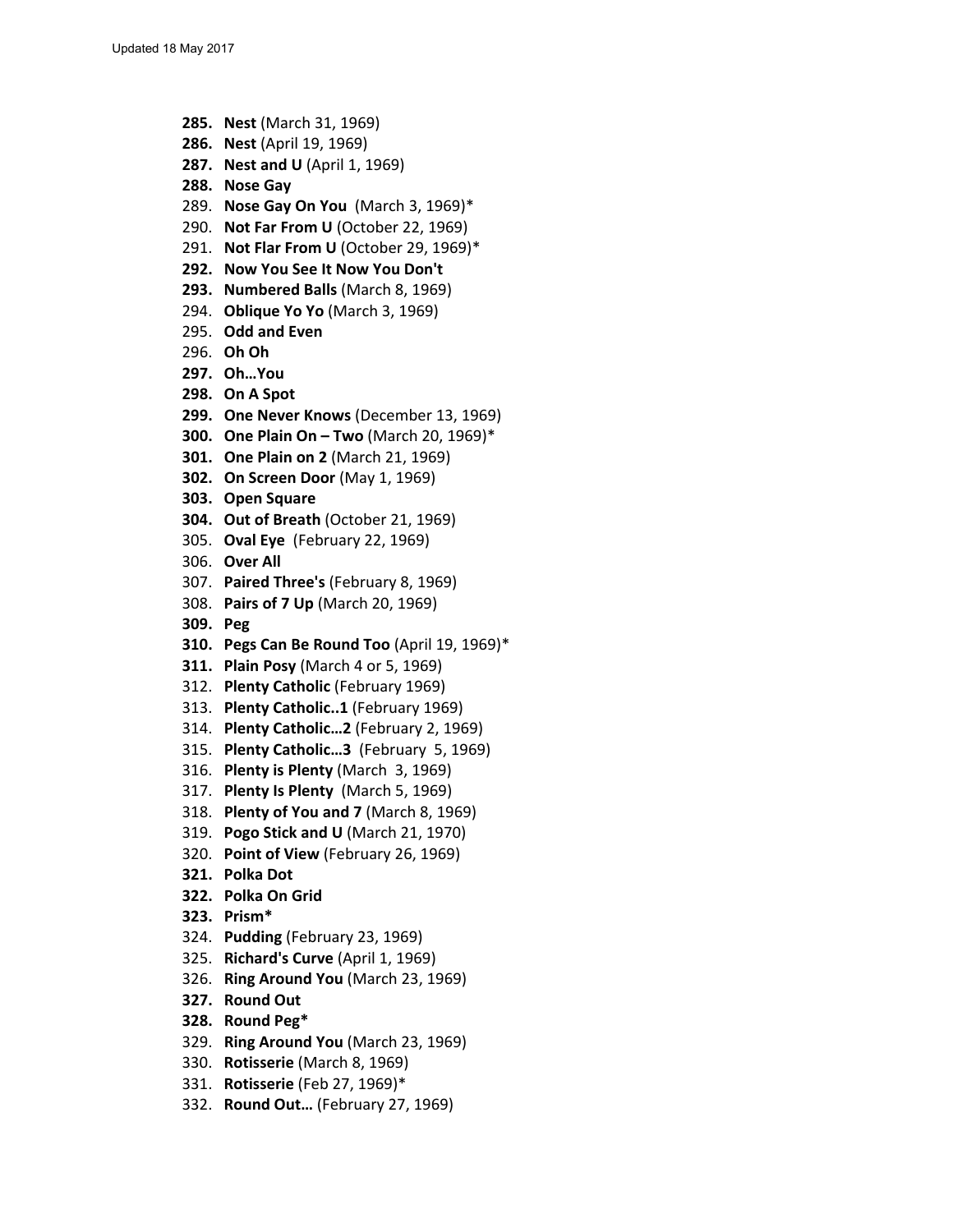- 333. **Round Out** (February 22, 1969)
- 334. **Round Out** (February 24, 1969
- 335. **Run Around** (March 21, 1970)
- 336. **Run Down** (April 14, 1970)
- 337. **Same Tea Different Taste** (November 15, 1969)
- 338. **Scallops Plain** (October 9, 1969)
- 339. **Screen Door** (May 1, 1969)
- 340. **Screen Door** (April 21, 1969)
- 341. **Screen Door** (April 23, 1969)
- 342. **Second Game** (November 10, 1969)\*
- 343. **Seemly Ell's** (March 2, 1969)
- 344. **Seems A Bouquet** (March 4, 1969)
- **345. Seems Ain't\***
- **346. Seems Ain't A Busy Lion** (March 3, 1969)
- 347. **Seems Aint an H** (March 2, 1969)
- 348. **Seems, Aint A Nose Gay** (March 2, 1969)
- 349. **Seems ‐ Aint Is** (March 9, 1969)
- 350. **Seems, Aint Less** (October 18, 1969)
- 351. **Seems, Aint Less Seven** (October 13, 1969)\*
- 352. **Seems A Maze…Zing** (March 2, 1969)
- 353. **Seems Another Nose** Gay (March 2, 1969)
- **354. Seems And Centers**
- **355. Seems A Pause** (October 29, 1969)\*
- **356. Seems – A Polka Dot** (March 20, 1969)\*
- **357. Seems A Ring Around** (March 25, 1969)\*
- **358. Seems A Ring Around** (March 26, 1969)
- **359. Seems A Tee** (March 4, 1969)
- **360. Seems A Yo Yo** (November 10, 1969)
- **361. Seems…Inside Out** (February 1969)
- **362. Seems…Inside Out** (March 20, 1969)
- **363. Seems Less Like** (November 8, 1969)
- **364. Seems Like 5 and 11** (October 13, 1969)
- **365. Seems Like U** (October 22, 1969)
- **366. Seems More** (November 8, 1969)
- **367. Seems More** (October 18, 1969)
- **368. Seems More or Less** (October 18, 1969)
- **369. Seems Sometimes Is** (October 14, 1969)\*
- **370. Seems Sometimes Is** (October 22, 1969)
- **371. Seems, Sometimes Isn't** (October 18, 1969)\*
- **372. Sequence & the Same** (November 15, 1969)
- 373. **Sequence Sideways** (February, 10 1970)
- 374. **Settled End** (November 7, 1968)
- **375. Seven Up**
- **376. 7 Up By Degrees** (March 20, 1969)
- **377. 7 Up By Degrees** (March 24, 1969)
- **378. Shorter String – Yo Yo** (March 5, 1969)
- **379. Short of Breath** (October 14, 1969)
- **380. Short of Breath** (November 11, 1969)\*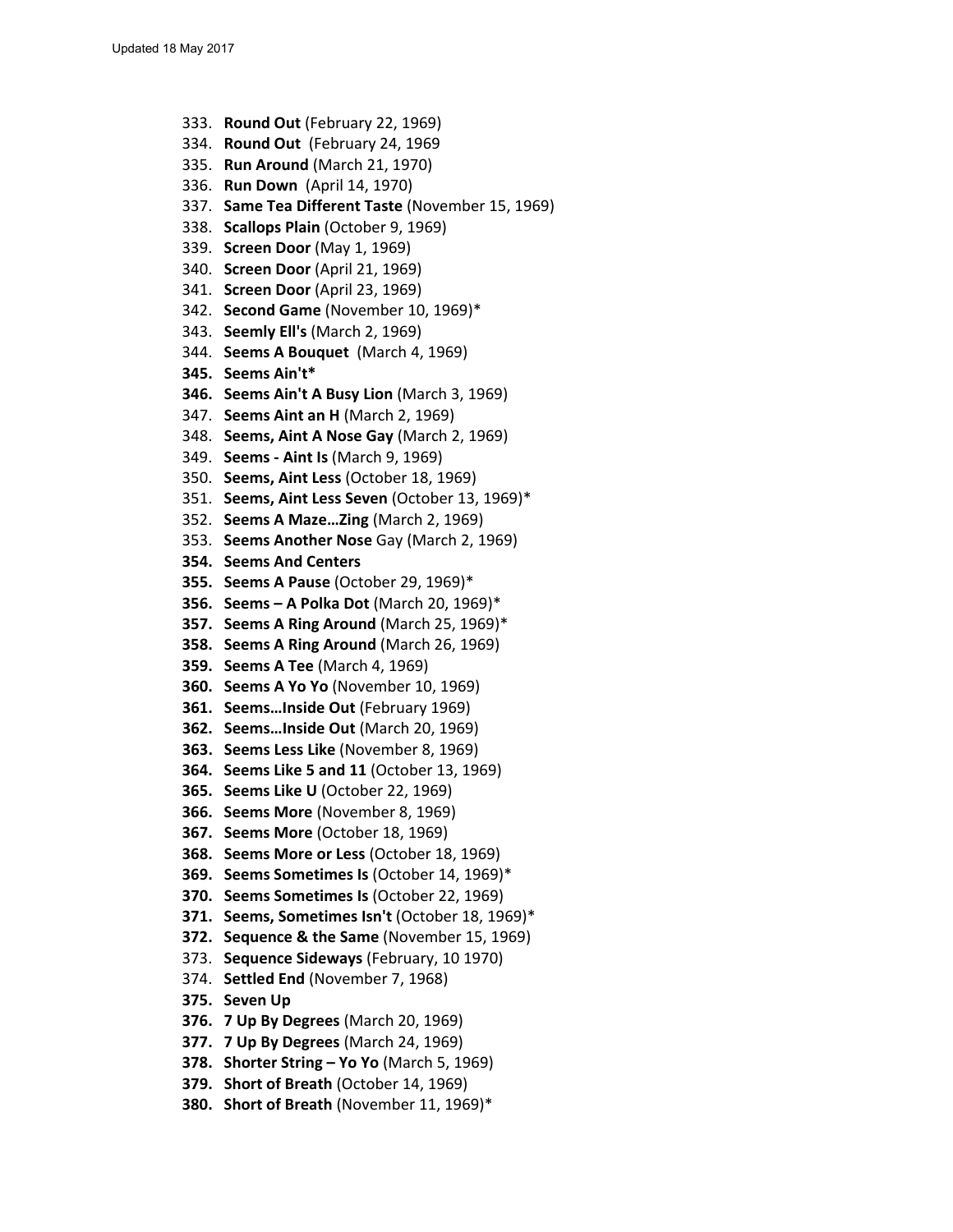- **381. Short Pants** (November 8, 1969)
- **382. Sieve** (March 9, 1969)
- **383. Sieve..** (March 13, 1969)
- **384. ..Sieve..** (March 15, 1969)
- **385. Simple Supreme**
- **386. Six More Symbols**
- **387. Slightly Smaller Pill** (February 15, 1969)
- **388. Sometimes Yes**
- **389. Space – Solid** (March 24, 1969)
- **390. Split H\***
- **391. Spots on the Eye of the Bull** (March 31, 1969)
- **392. Spotted Gee** (October 9, 1969)\*
- **393. Spotted Trial** (May 9, 1969)
- **394. Square Curve**
- **395. Square Pair** (November 4, 1968)\*
- **396. Square Peg** (March 31, 1969)
- **397. Squared Gee** (October 10, 1969)
- **398. Squeeze…1**
- **399. Squeeze…2**
- **400. Squeeze…3\***
- **401. Squeeze…4**
- **402. Staggered Tea** (October 10, 1969)
- **403. Staggered Tea Bag** (October 18, 1969)\*
- **404. Star Bright** (November 4, 1968)
- **405. Ster‐eo** (March 26, 1969)
- 406. **Stereo** (March 30, 1969)
- **407. Stick in You**
- **408. Still Moving**
- 409. **Stretch From the Top** (February 15, 1969)
- **410. Stretch This**
- **411. Stretch This Twice**
- **412. Suit You to a Vee** (December 16, 1969)
- **413. Symbols and Symbols**
- **414. Symbols with Symbols**
- **415. Take A Moment For You** (March 31, 1969)
- **416. Take Amoment or 5** (April 20, 1969)
- **417. Take Half as Much** (October 18, 1969)
- **418. Takes A Moment** (April 21, 1969)
- **419. Take Three An Hour** (February 15, 1969)
- **420. Talk Tools**
- 421. **Tapioca** (February 7, 1969)
- 422. **Tapioca Yo Yo** (February 7, 1969)
- 423. **Tapioca Yo Yo & 69** (February 7 1969)
- 424. **Tapioca Yo Yo & Spots** (February 7, 1969)
- 425. **Tea At Five** (September 8, 1969)
- 426. **Tea At Five** (October 8, 1969)
- 427. **Tea Break** (October 8, 1969)
- 428. **Tea Break** (September 6, 1969)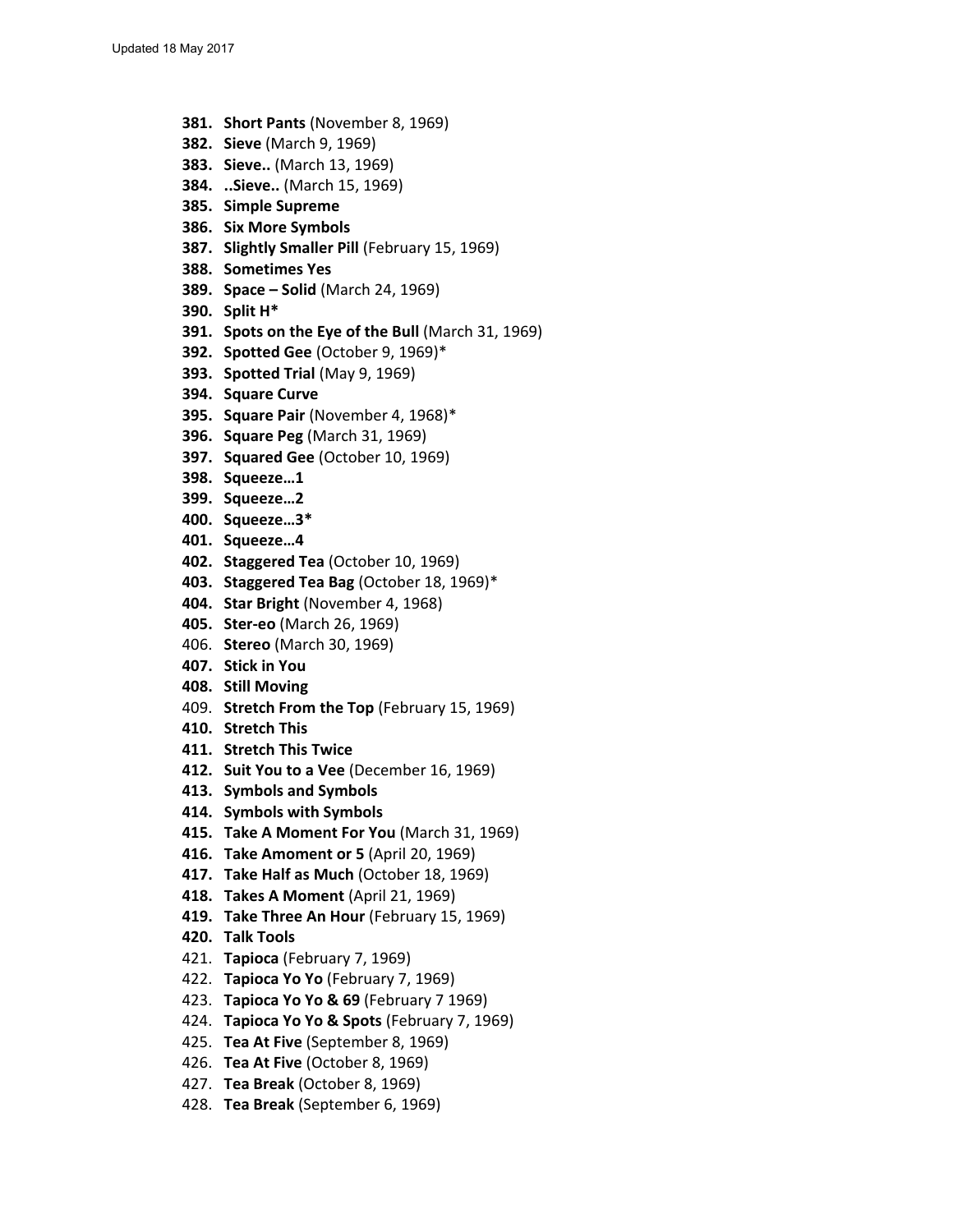- 429. **Tea Break** (October 9, 1969)
- 430. **Tea Break** (September 8, 1969)
- 431. **Tea Break in the Middle** (October 10, 1969)
- 432. **Tease**
- **433. Tea Talk\***
- **434. Tea Talk and = Pause** (October 29, 1969)
- **435. Tea Talk at Seven** (October 13, 1969)\*
- **436. Tea Talk Equals** (November 6, 1969)
- **437. Tea Talk Plus** (October 11, 1969)
- **438. Tea Time** (September 6, 1969)
- **439. Tea Time** (September 8, 1969)\*
- **440. Tea Time Across** (September 6, 1969)\*
- **441. Tea Time Either Way** (November 10, 1969)\*
- **442. 10 Lines on Flar** (October 11, 1969)
- **443. That's It/Period**
- **444. That's Life**
- **445. The End Begins** (November 4, 1968)
- **446. The Lion Is Busy** (February 25, 1969)
- 447. **The Lion Is Busy** (February 27, 1969)
- 448. **The Lion Is Busy** (March 8, 1969)
- 449. **The Lion Is Busy…** (February 26, 1969)
- 450. **The Lion Is Busy 0** (March 2, 1969)
- 451. **Then Swallow** (March 4, 1969)
- 452. **There Are Waves & Waves** (November 15, 1969)
- 453. **The Same Can Change** (November 15, 1969)\*
- 454. **The Same Is Different**
- **455. The Smuth Brothers** (December 17, 1969)
- 456. **The Supremes**
- 457. **13 Lines for Flar**
- 458. **Thought Holder** (April 23, 1969)
- 459. **Thought Holder 1** (April 26, 196?)
- 460. **Three on A Maze** (March 3, 1969)
- 461. **Three Part Astigmatism** (February 23, 1969)
- 462. **Three Part Astigmatism** (February 27, 1969)
- 463. **3 Part Astigmatism** (February 24, 1969)
- 464. **3 Part Astigmatism** (February 26, 1969)
- 465. **Three Part Harmony** (February 23, 1969)
- 466. **Three Part Harmony** (February 24, 1969)
- 467. **Three Part Harmony** (February 26, 1969)
- 468. **3 Part Harmony** (February 24, 1969)
- 469. **3 Part Harmony** (February 25, 1969)
- 470. **3 Part Harmony** (February 27, 1969)
- 471. **Three Three's** (February 2, 1969)
- 472. **Three Three's…1** (February 5, 1969)
- 473. **Three Three's…2** (February 6, 1969)
- 474. **Three Three's…4** (February 8, 1969)
- 475. **Tiddly Winks** (November 13, 1969)
- 476. **Tiddly Winks** (December 17, 1969)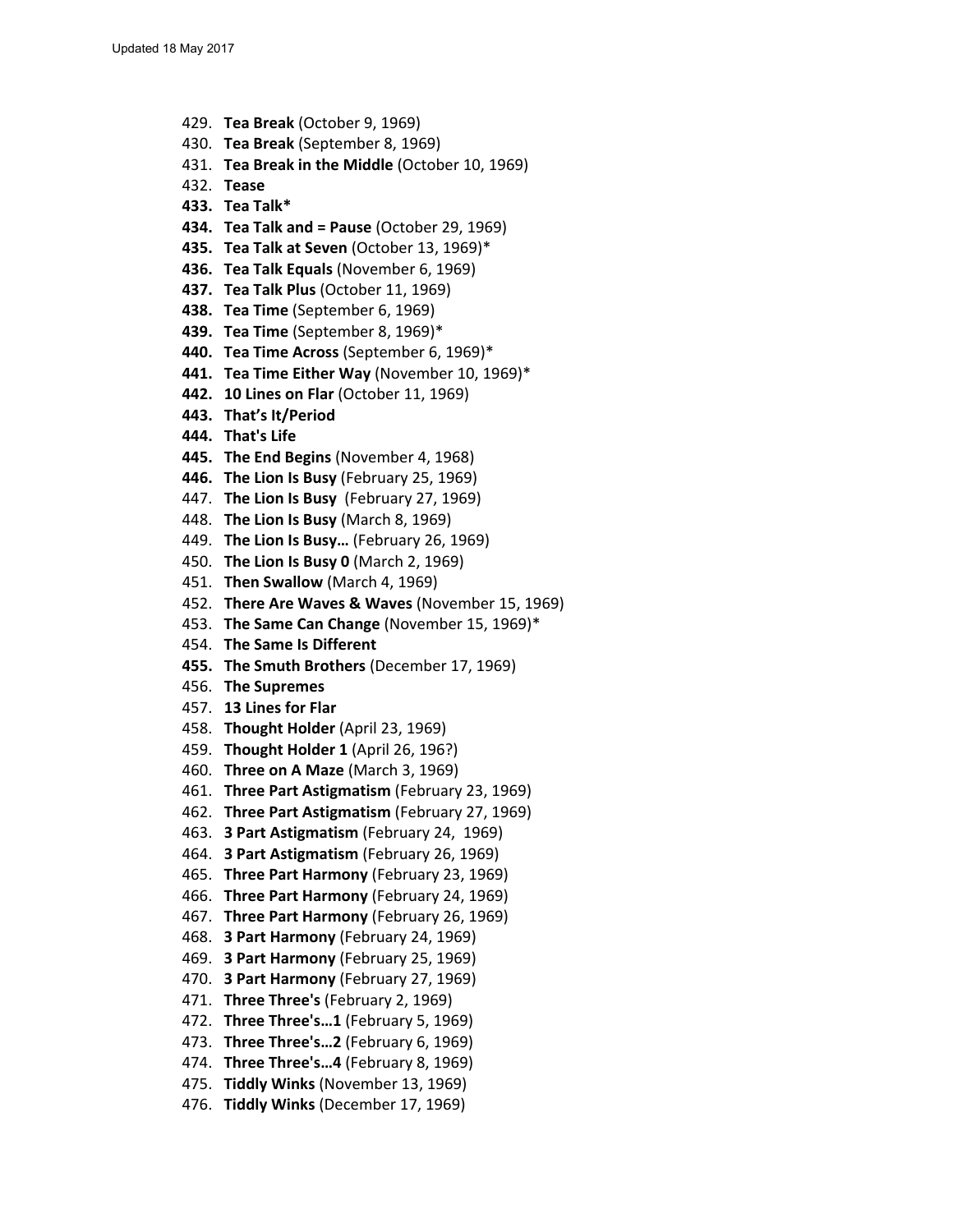- 477. **To A Maze** (February 27, 1969)\*
- **478. To Amaze A Li‐Yun** (March 2, 1969)
- **479. To Gather** (March 10, 1969)\*
- **480. Top Stretch**
- **481. To Tee A "V" and Others**
- **482. Touch and Go** (December 17, 1969)
- **483. Tremor**
- **484. That's It/Period**
- 485. **Thought Holders** (Jan 29, 1969)\*
- 486. **Try Waving** (October 14, 1969)
- 487. **Twenty Lines**
- **488. Two Makes New**
- 489. **2 Thought Holders** (February 5, 1969)
- 490. **Two To One** (November 5, 1967)
- 491. **Two Way Stretch** (February 15, 1969)\*
- **492. Two You Spotted**
- 493. **Troika Twice** (February 1969)
- 494. **Undernourished** (March 2, 1969)
- 495. **Uneven Even** (February 8, 1969)
- 496. **Up Down Stick** (February 21, 1970)
- 497. **Up Down Stick** (February 2, 1970)
- 498. **Up & Down with a Stick** (November 10, 1969)
- 499. **Upand Down With A Stick**\*
- 500. **Ups and Downs**
- 501. **Ups Zee** (December 4, 1969)
- 502. **Up Tight** (March 19, 1969)\*
- 503. **Up‐Tight** (March 21, 1969)
- 504. **Up Tight A Little** (November 10, 1969)\*
- 505. **Up Tight By Degrees** (October 18, 1969)\*
- 506. **Up Tight By Threes** (October 14, 1969)\*
- 507. **Up Tight You** (March 23, 1969)\*
- **508. Up to Zee**
- **509. Up With Jelly Centers** (March 13, 1969)
- **510. Up With Jelly Centers** (March 10, 1969)
- **511. Up With Jelly Centers** (March 15, 1969)
- **512. Vertical Yo Yo**
- **513. Vice with Versa (March 27, 1969)**
- **514. Wave From Afar** (October 21, 1969)
- 515. **Ways to the Top** (February 23, 1969)
- 516. **Ways to the Top** (February 24, 1969)
- 517. **Weak Tea** (October 18, 1969)
- 518. **Weak Tea Across** (October 14, 1969)
- 519. **Weak Tea on the Side** (November 8, 1969)\*
- 520. **Weak Tea the Hard Way** (October 18, 1969)
- 521. **With Sesame Seed** (November 8, 1969)
- 522. **You and 7 Every Other** (March 8, 1969)
- 523. **You and Square Peg** (April 1, 1969)
- **524. You Seems Inside Out**